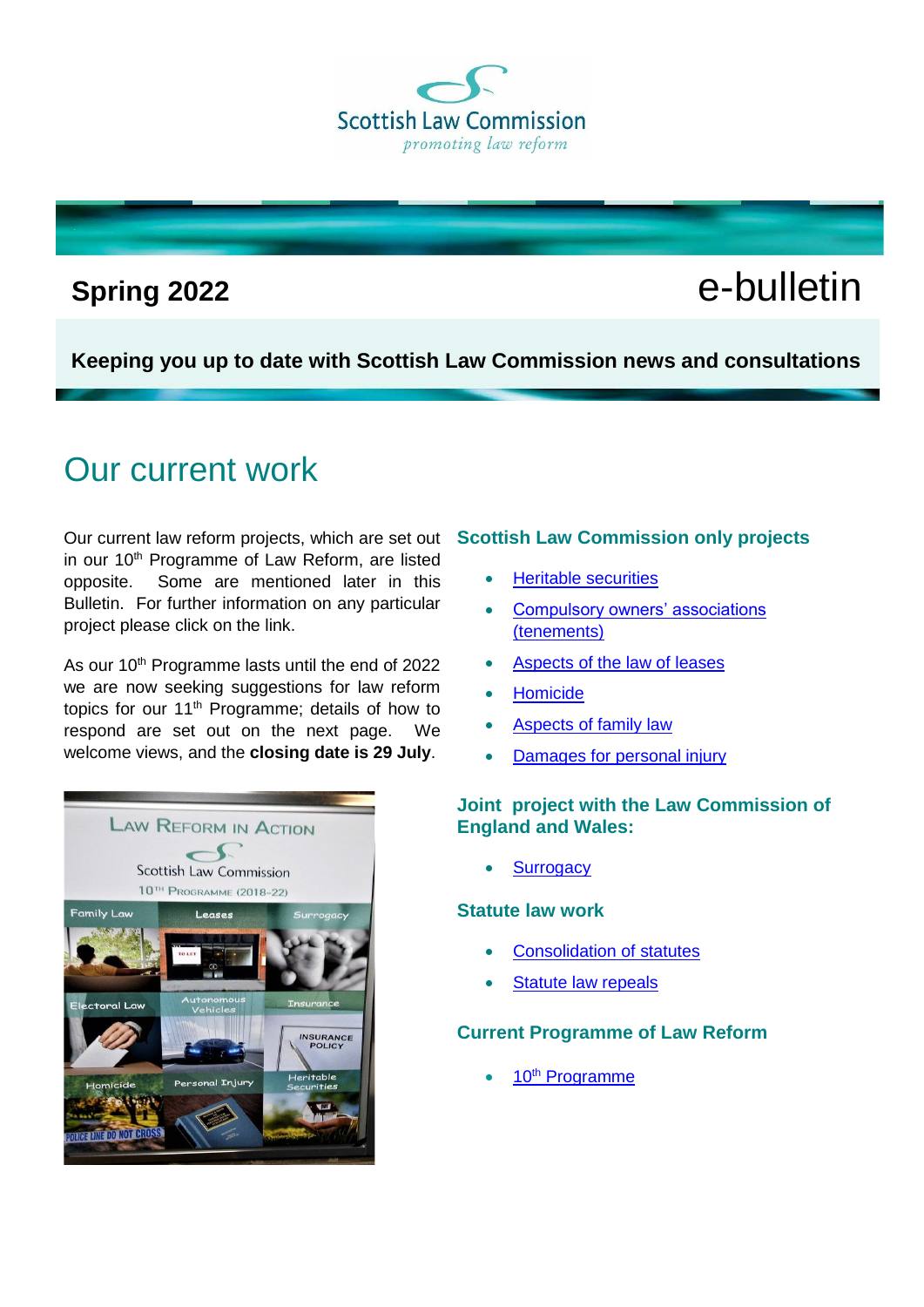### **11th Programme of Law Reform**

We launched the consultation for our next Programme of Law Reform at an event on Thursday 5 May. A recording of presentations by the Chair, Lady Paton, and the other Commissioners can be viewed here: [https://www.youtube.com/watch?v=9Ai24ViK7I0.](https://www.youtube.com/watch?v=9Ai24ViK7I0)

We would like to hear suggestions for law reform topics in connection with any area of Scots law which is felt in need of reform. It may be because the law is causing difficulties in practice, for example where it is unfair, unclear, unduly complex or out-of-date. It would be helpful to have details of the problems in practice which are caused by the current law, and of the benefits likely to flow from reform.

The consultation is open until 29 July and full details can be found here: [https://www.scotlawcom.gov.uk/law](https://www.scotlawcom.gov.uk/law-reform/consultations/)[reform/consultations/.](https://www.scotlawcom.gov.uk/law-reform/consultations/)

#### **Staff news**

One of our legal assistants, **Lizzie Connaughton**, left at the end of 2021 after an extended time with us during which she was working on the final stages of our joint Report on Automated Vehicles.

We are delighted to welcome **Scott Macdonald** who took up post in February as an Executive Assistant.



The Commission's recruitment exercise for our 2022-23 cohort of legal assistants is now complete. We are grateful to all those who applied, and look forward to welcoming the successful candidates at the end of August.

### **Introduction of the Moveable Transactions (Scotland) Bill**

The Moveable Transactions (Scotland) Bill, based on a Commission report from 2017, was introduced into the Scottish Parliament on 25 May 2022. Once passed into law it will lead to significant advances in the way businesses and individuals can use their moveable property (ie property other than land and buildings) to access finance. For example, a business may have tangible assets such as equipment and vehicles; it may also have intangible assets such as patents and other intellectual property. These assets could be used to secure a loan, rather like a house being used for mortgage finance. Currently Scots law is badly outdated, unclear, and unduly restrictive and it inhibits economic growth by making it harder for entrepreneurs to get the finance they need. The Bill will provide a new statutory scheme fit for modern conditions.

The Bill can be seen on the Scottish Parliament's website here: [https://www.parliament.scot/bills-and](https://www.parliament.scot/bills-and-laws/bills/moveable-transactions-scotland-bill/overview)[laws/bills/moveable-transactions-scotland](https://www.parliament.scot/bills-and-laws/bills/moveable-transactions-scotland-bill/overview)[bill/overview.](https://www.parliament.scot/bills-and-laws/bills/moveable-transactions-scotland-bill/overview)

Our work on Moveable Transactions can be seen here: [https://www.scotlawcom.gov.uk/law-reform/law](https://www.scotlawcom.gov.uk/law-reform/law-reform-projects/completed-projects/security-over-corporeal-and-incorporeal-moveable-property/)[reform-projects/completed-projects/security-over](https://www.scotlawcom.gov.uk/law-reform/law-reform-projects/completed-projects/security-over-corporeal-and-incorporeal-moveable-property/)[corporeal-and-incorporeal-moveable-property/.](https://www.scotlawcom.gov.uk/law-reform/law-reform-projects/completed-projects/security-over-corporeal-and-incorporeal-moveable-property/)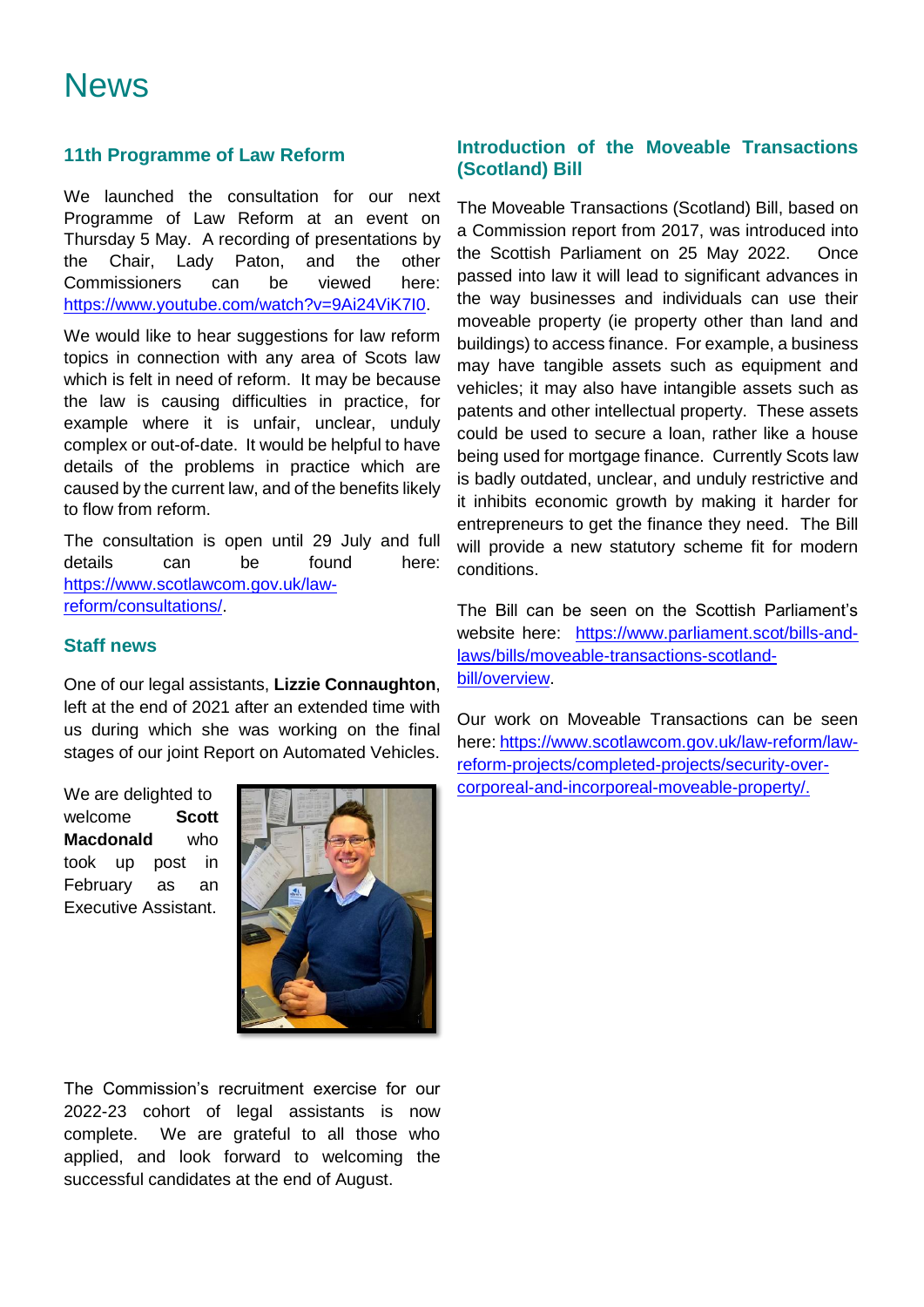## **Consultation**

#### **Damages for Personal Injury**

Our Discussion Paper on Damages for Personal Injury was published on 23 February 2022: [https://www.scotlawcom.gov.uk/files/8716/4555/1](https://www.scotlawcom.gov.uk/files/8716/4555/1018/Discussion_Paper_Damages_for_Personal_Injury.pdf) [018/Discussion\\_Paper\\_Damages\\_for\\_Personal\\_I](https://www.scotlawcom.gov.uk/files/8716/4555/1018/Discussion_Paper_Damages_for_Personal_Injury.pdf) niury.pdf. It seeks views from anyone with an interest in the issues raised in relation to four distinct areas of the law on damages for personal injury. The consultation period is open until 15 June 2022.

The Discussion Paper considers whether, in light of particular legal and societal developments, there is need for reform in:

- the law relating to damages for unpaid services provided to an injured person or personal services provided by an injured person, and whether claims should be restricted to "relatives" as defined in the current law;
- deductions from damages, in particular payments of money such as those under permanent health insurance plans, social security benefits and benefits in kind;
- provisional damages and the way they operate in the context of asbestos-related disease; and
- management of damages awarded for the benefit of children and whether children's interests are sufficiently safeguarded.

The lead Commissioner for this project and Chair of the SLC, Lady Paton, has written an article entitled "Fair compensation?" in March's edition of the Journal of the Law Society of Scotland [\(https://www.lawscot.org.uk/media/372565/journa](https://www.lawscot.org.uk/media/372565/journal-march-2022.pdf) [l-march-2022.pdf\)](https://www.lawscot.org.uk/media/372565/journal-march-2022.pdf) which provides a summary of the issues covered by the consultation.

We would welcome views on any of the issues raised in the paper. All responses received will help us in reaching our final recommendations. More details about the project and access to the Discussion Paper and to the response form can be found on our project page here [https://www.scotlawcom.gov.uk/law-reform/law](https://www.scotlawcom.gov.uk/law-reform/law-reform-projects/damages-for-personal-injury/)[reform-projects/damages-for-personal-injury/.](https://www.scotlawcom.gov.uk/law-reform/law-reform-projects/damages-for-personal-injury/)

## Some recent and planned publications

#### **Heritable Securities Project**

Our second Discussion Paper, Heritable Securities: Default and Post Default (DP No 173), was published on 17 December 2021. The consultation period on the paper formally closed on 1 April 2022, and we will now take forward work on a third and final Discussion Paper dealing with sub-security arrangements and standard securities in respect of non-monetary obligations.

Further information on the project can be found on the project webpage:

[https://www.scotlawcom.gov.uk/law-reform/law](https://www.scotlawcom.gov.uk/law-reform/law-reform-projects/heritable-securities/)[reform-projects/heritable-securities/.](https://www.scotlawcom.gov.uk/law-reform/law-reform-projects/heritable-securities/)

#### **Automated Vehicles**

Our Joint Report on Automated Vehicles, on which we worked with the Law Commission of England and Wales, was published on 26 January 2022. Full details of it and of the preceding consultation papers can be found on our project page here: [https://www.scotlawcom.gov.uk/law-reform/law](https://www.scotlawcom.gov.uk/law-reform/law-reform-projects/joint-projects/automated-vehicles/)[reform-projects/joint-projects/automated-vehicles/.](https://www.scotlawcom.gov.uk/law-reform/law-reform-projects/joint-projects/automated-vehicles/)

#### **Tenement law: compulsory owners' associations**

We received a reference from the Scottish Government on 10 January 2022 to make recommendations in relation to the creation of compulsory owners' associations in tenement properties. This reference stems from the recommendations in the final report of the Scottish Parliament's cross-party working group on tenement maintenance. More information on the project, including details on how to sign up to our project mailing list can be found at: [https://www.scotlawcom.gov.uk/law-reform/law](https://www.scotlawcom.gov.uk/law-reform/law-reform-projects/tenement-law-compulsory-owners-associations/)[reform-projects/tenement-law-compulsory-owners](https://www.scotlawcom.gov.uk/law-reform/law-reform-projects/tenement-law-compulsory-owners-associations/)[associations/.](https://www.scotlawcom.gov.uk/law-reform/law-reform-projects/tenement-law-compulsory-owners-associations/)

Over the summer we plan to publish reports, with draft legislation, in our projects on aspects of family law (cohabitation) and aspects of the law of leases (termination of commercial leases).